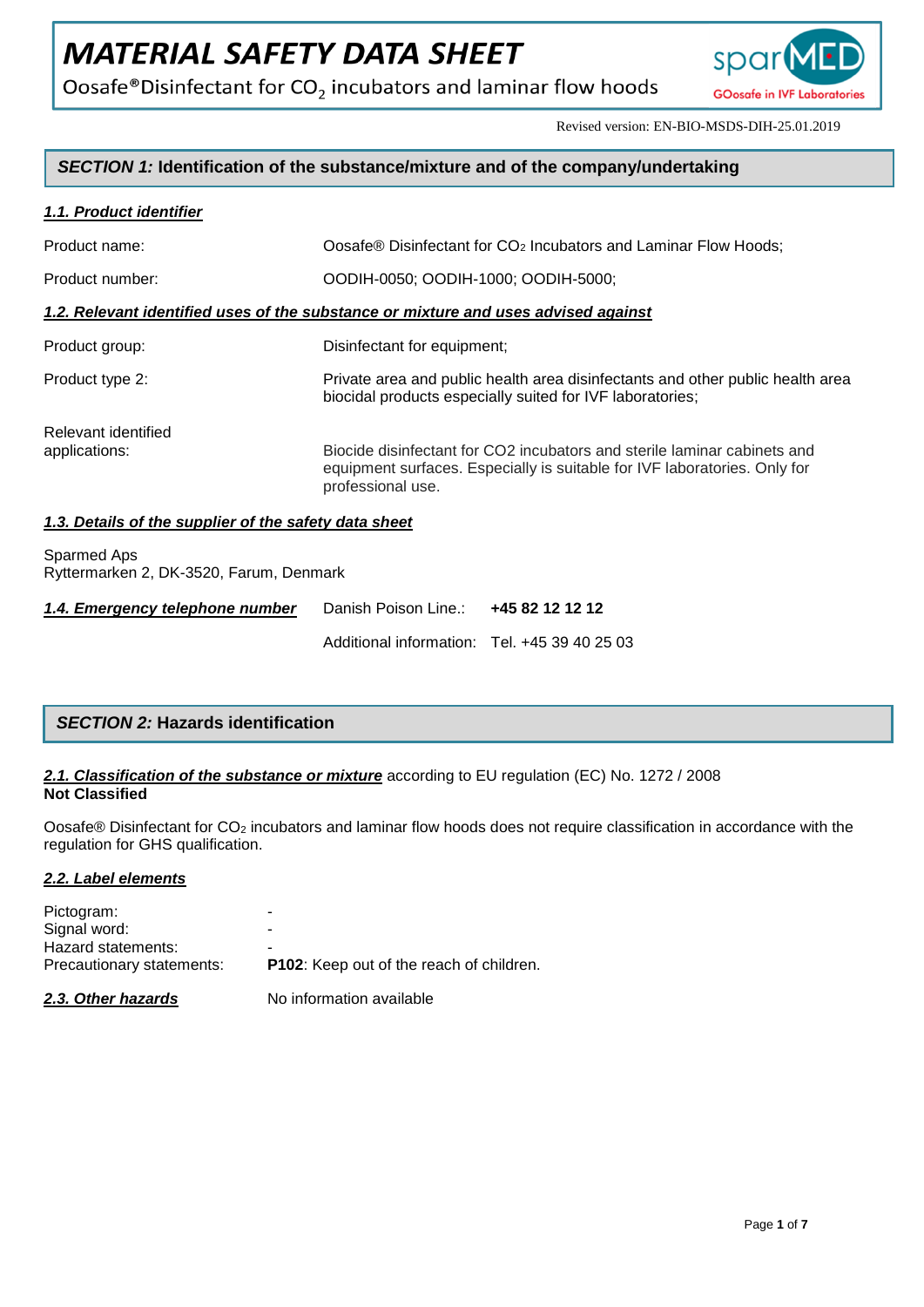Oosafe®Disinfectant for CO<sub>2</sub> incubators and laminar flow hoods



Revised version: EN-BIO-MSDS-DIH-25.01.2019

# *SECTION 3:* **Composition/information on ingredients**

# *3.1.Mixtures*

# **Chemical characterization**

## **Active ingredients**

Concentration of the following component in the mixture: 0,26%

| <b>Name</b>                         | Cas-No.    | EC-<br>No./Reg.No. | <b>Classification</b>                                                                                                                              | <b>Concentration</b> |
|-------------------------------------|------------|--------------------|----------------------------------------------------------------------------------------------------------------------------------------------------|----------------------|
| Benzyl-C12-16-alkyldimethyl-chlorid | 68424-85-1 | 270-325-2          | Acute Tox.; 4; H302<br>Skin Corr.; 1B; H314<br>Aquatic Acute; 1; H400<br>Aquatic Chronic; 1; H410<br>C, N; R21/22, R34, R50<br>C, N; R22, R34, R50 | Ca. 50%              |

For the full text of the H-Statements mentioned in this Section, see Section 16. For the full text of the R-Phrases mentioned in this Section, see Section 16.

# *SECTION 4:* **First aid measures**

#### *4.1. Description of first aid measures*

| General advice: | No special measures required. Bring affected person to fresh air. |
|-----------------|-------------------------------------------------------------------|
|-----------------|-------------------------------------------------------------------|

- Inhalation Supply fresh air; consult doctor in case of complaints.
- Skin contact The product is not irritating for the skin.
- Eye contact Rinse opened eye for 10 minutes under running water. Force to open eyelids. Consult a doctor if irritation persists.
- Ingestion: Rinse mouth and drink plenty of water. Do never give an unconscious person anything through the mouth. Do not cause vomiting. If symptoms persist, consult doctor.

#### *4.2. Most important symptoms and effects, both acute and delayed*

Symptoms: No information available.

# *4.3. Indication of any immediate medical attention and special treatment needed*

Treatment: No information available.

# *SECTION 5:* **Fire-fighting measures**

# *5.1. Extinguishing media*

Dry powder, water spray, foam.

# *5.2. Special hazards arising from the substance or mixture*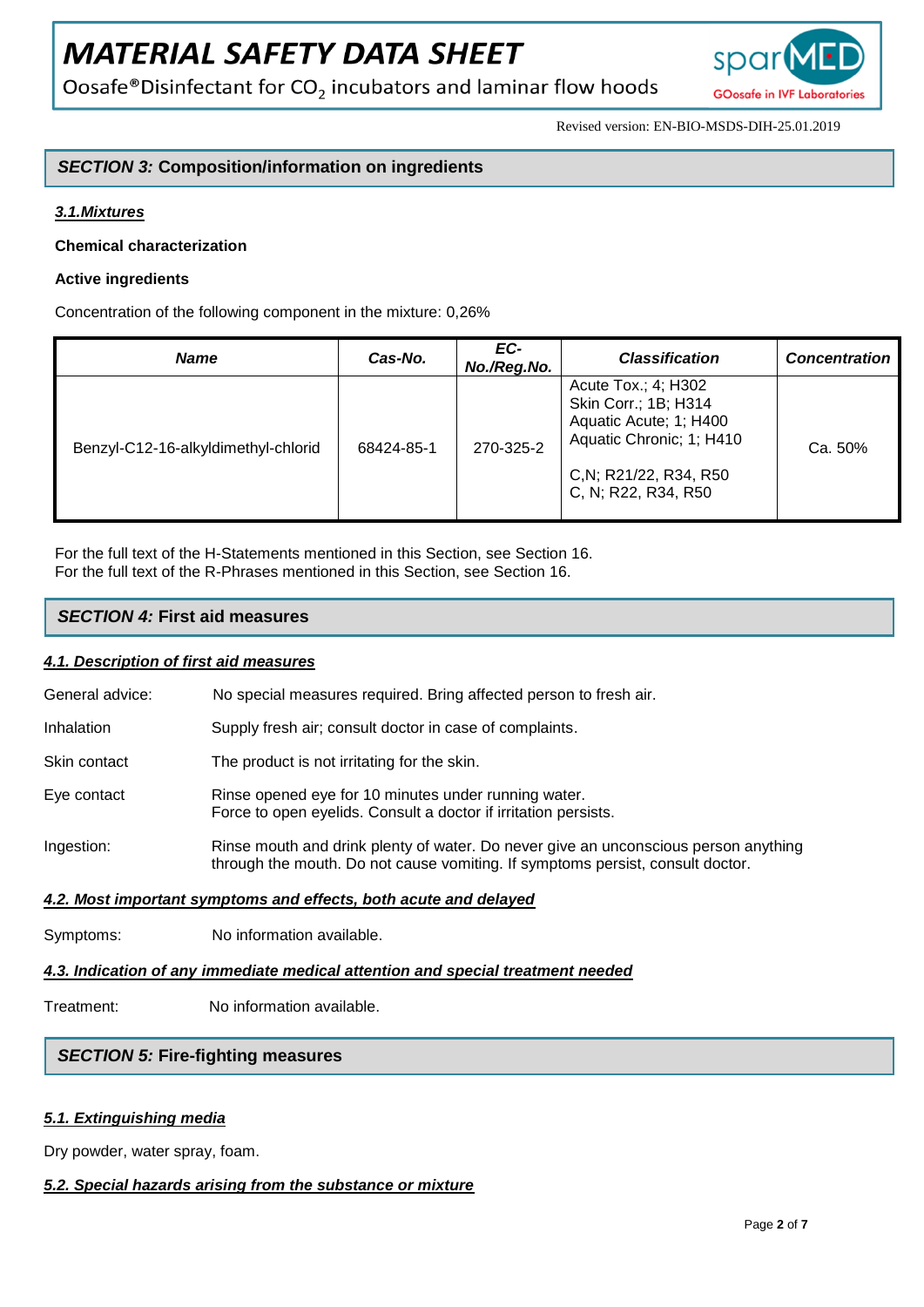Oosafe®Disinfectant for  $CO<sub>2</sub>$  incubators and laminar flow hoods



Revised version: EN-BIO-MSDS-DIH-25.01.2019

Heating or fire can release toxic gas.

# *5.3. Advice for fire-fighters*

Special protective equipment for firefighters: In the event of fire, wear self-contained breathing apparatus. Do not inhale explosion and combustion gases.

Additional information: <br>
Use water spray to cool unopened containers.

# *SECTION 6:* **Accidental release measures**

*6.1. Personal precautions, protective equipment and emergency procedures*

Not required

### *6.2. Environmental precautions*

Dilute with plenty of water.

# *6.3. Methods and material for containment and cleaning up*

Absorb with liquid- binding material (sand, diatomite, acid binders, universal binders, sawdust).

### *6.4. Additional information*

No dangerous substances are released.

| <b>SECTION 7: Handling and storage</b>                            |                                                |  |
|-------------------------------------------------------------------|------------------------------------------------|--|
| 7.1. Precautions for safe handling                                |                                                |  |
| Information for safe handling:                                    | No special measures required if used properly. |  |
| Information about fire- and explosion protection:                 | No special measures required.                  |  |
| 7.2. Conditions for safe storage, including any incompatibilities |                                                |  |
| Storeroom and storage container requirements:                     | No special requirements.                       |  |
| Information about storage in one common storage facility:         | Not required.                                  |  |
| Further information about storage conditions:                     | Keep away from heat and direct sunlight.       |  |
| Storage category: classification based on the                     |                                                |  |
| Occupational Safety Ordinance (BetrSichV):                        | Not applicable                                 |  |
| 7.3. Specific end use(s)                                          | Not applicable                                 |  |

# *SECTION 8:* **Exposure controls/personal protection**

# *8.1. Control parameters*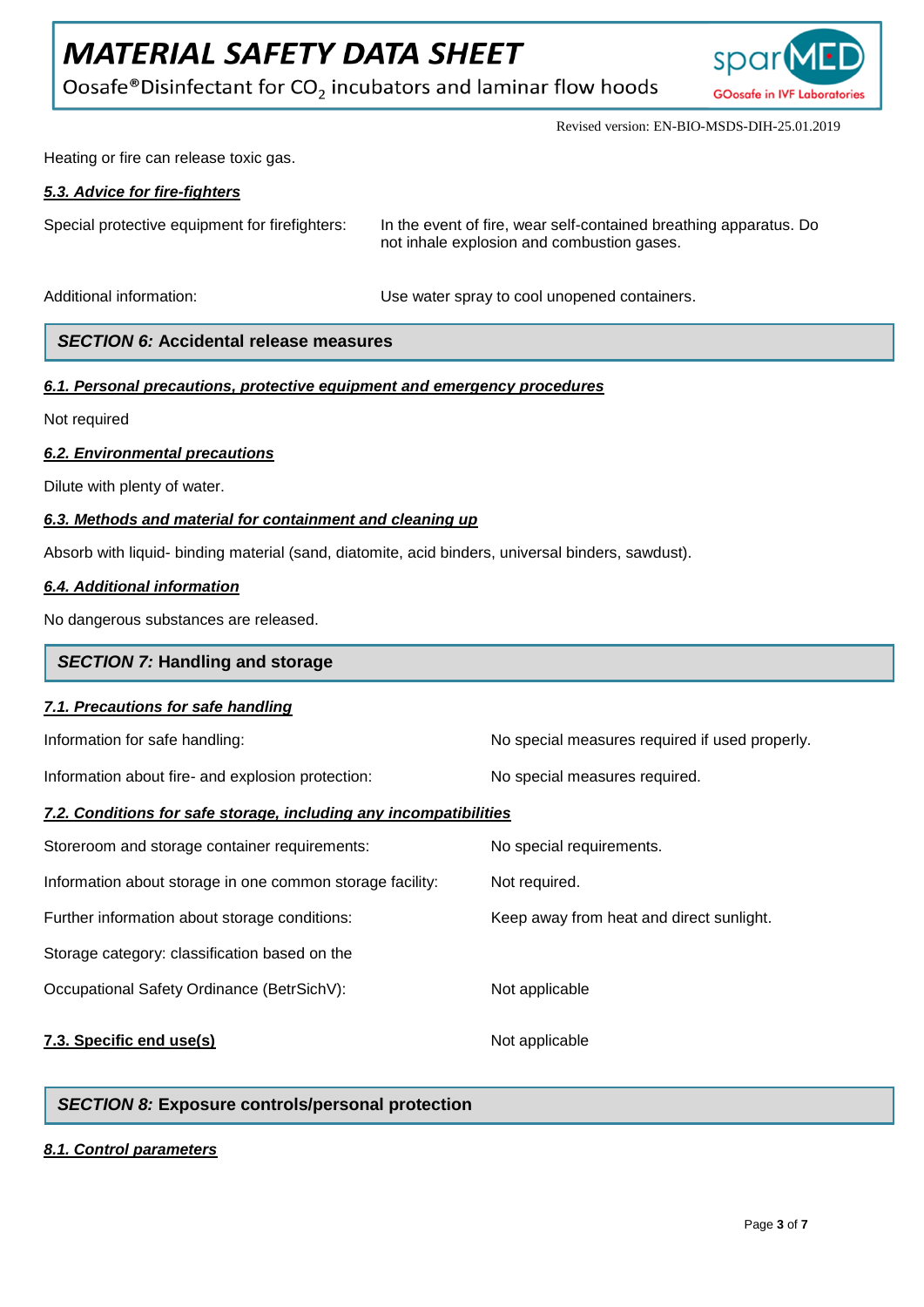$\text{Oosafe}^{\circledast}\text{Disinfectant}$  for  $\text{CO}_2$  incubators and laminar flow hoods



Revised version: EN-BIO-MSDS-DIH-25.01.2019

| Occupational exposure limits:                | The product does not contain any relevant quantities of materials with critical values that<br>must be monitored at the work place. |  |
|----------------------------------------------|-------------------------------------------------------------------------------------------------------------------------------------|--|
| Additional information:                      | The lists that were valid during the compilation were used as basis.                                                                |  |
| 8.2. Exposure controls                       |                                                                                                                                     |  |
| Personal protective equipment                |                                                                                                                                     |  |
| General protective and<br>hygienic measures: | The general rules and precautionary measures for hygienic measures handling<br>chemicals should be observed.                        |  |
| Respiratory protection:                      | Not required.                                                                                                                       |  |

Hand protection: Not required. Eye protection: Not required.

# *SECTION 9:* **Physical and chemical properties**

# *9.1. Information on basic physical and chemical properties*

| Physical state:                        | Liquid                                       |
|----------------------------------------|----------------------------------------------|
| Colour:                                | Colourless                                   |
| Odour:                                 | <b>Odourless</b>                             |
| Melting point/Melting range:           | approx. 0°C                                  |
| Boiling point/Boiling range:           | approx.100°C                                 |
| Flash point:                           | not applicable                               |
| Auto-flammability:                     | not auto-flammable                           |
| Danger of explosion:                   | product does not present an explosion hazard |
| Density:                               | ca. 1 $g/cm^3$ (20 °C)                       |
| Viscosity, dynamic:                    | appox. 3 mPa.s $(20 °C)$                     |
| pH:                                    | $7.0 - 8.0$ (2,6 mg/g; 20 °C)                |
| Solubility in/ Miscibility with water: | completely miscible                          |

# *SECTION 10:* **Stability and reactivity**

| 10.1. Reactivity                         | Stable under normal conditions.                       |
|------------------------------------------|-------------------------------------------------------|
| 10.2. Chemical stability                 | Stable under normal conditions.                       |
| 10.3. Possibility of hazardous reactions | No hazardous reactions known.                         |
| 10.4. Conditions to avoid                | No decomposition if used according to specifications. |
| 10.5. Incompatible materials             | No incompatible materials known.                      |
| 10.6 Hazardous decompositions products   | No hazardous decomposition products known.            |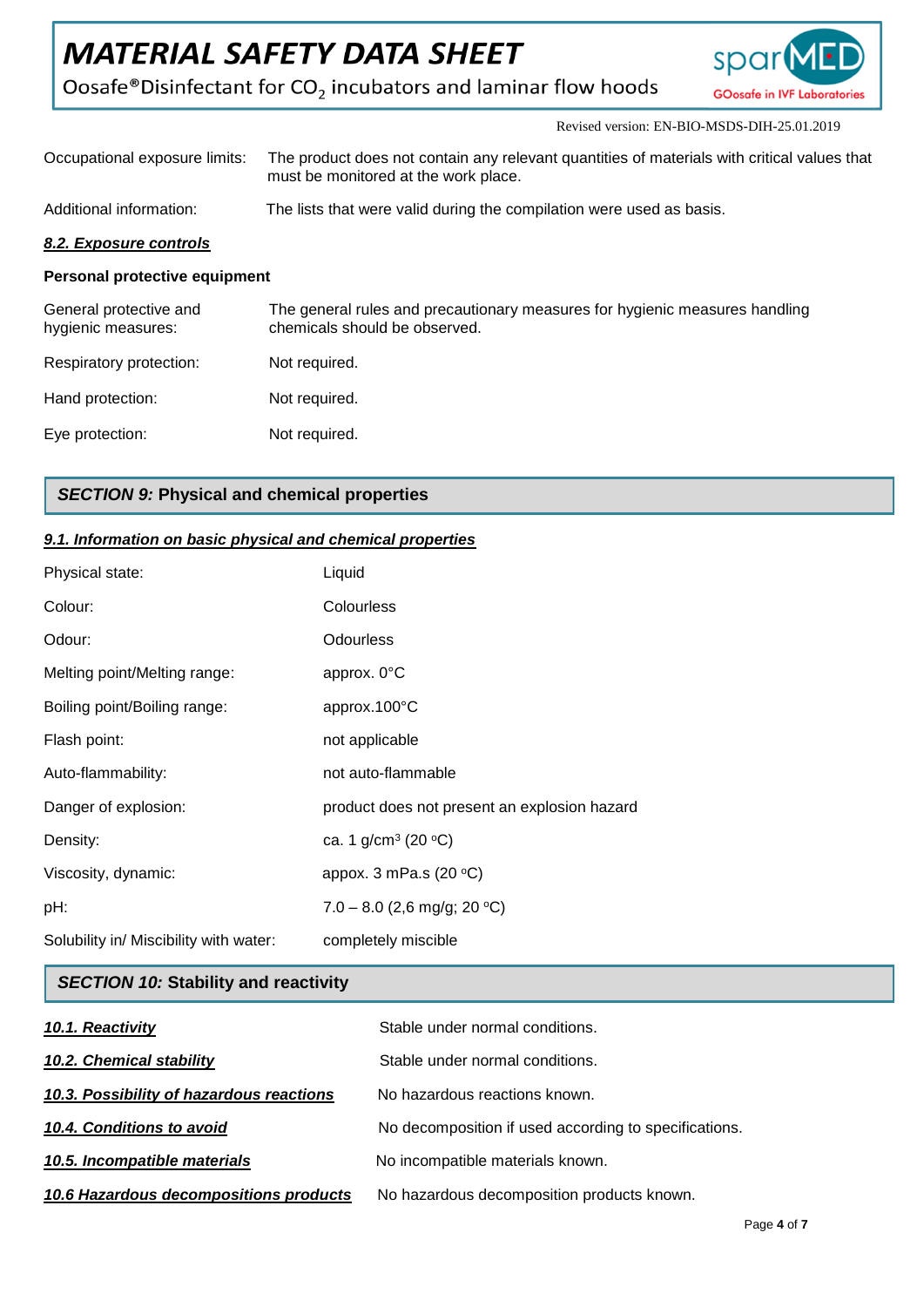Oosafe®Disinfectant for  $CO<sub>2</sub>$  incubators and laminar flow hoods



Revised version: EN-BIO-MSDS-DIH-25.01.2019

# *SECTION 11:* **Toxicological information**

#### *11.1. Information on toxicological effects*

**Toxicological data concerning the mixture**

#### **Primary irritant effect**

Skin irritation: No irritation effect:

Eye irritation: No irritation effect;

Sensitization: No sensitizing effects known;

#### **Additional Toxicological information:**

The product is not subject to classification according to the calculation method of the General EU Classification Guidelines for Preparations as issued in the latest version. Based on our knowledge and on the information provided to us the product causes no harmful effects when handled and used properly.

### *SECTION 12:* **Ecological information**

#### *12.1. Toxicity*

Toxicity to fish: No data available.

#### *12.2. Persistence and degradability*

Biodegradability: No data available.

#### *12.3. Bioaccumulative potential*

Bioaccumulation: No data available.

#### *12.4 Mobility in soil*

Behaviour in environmental No data available. compartments:

#### *12.5 Results of PBT and vPvB assessment*

Assessment: This mixture contains no substance considered to be persistent, bioaccumulating and toxic (PBT). This mixture contains no substance considered to be very persistent and very bioaccumulating (vPvB).

#### *12.6 Other adverse effects*

Additional advice: No data available.

# *SECTION 13:* **Disposal considerations**

#### *13.1. Waste treatment methods*

Product: Smaller quantities can be disposed with household waste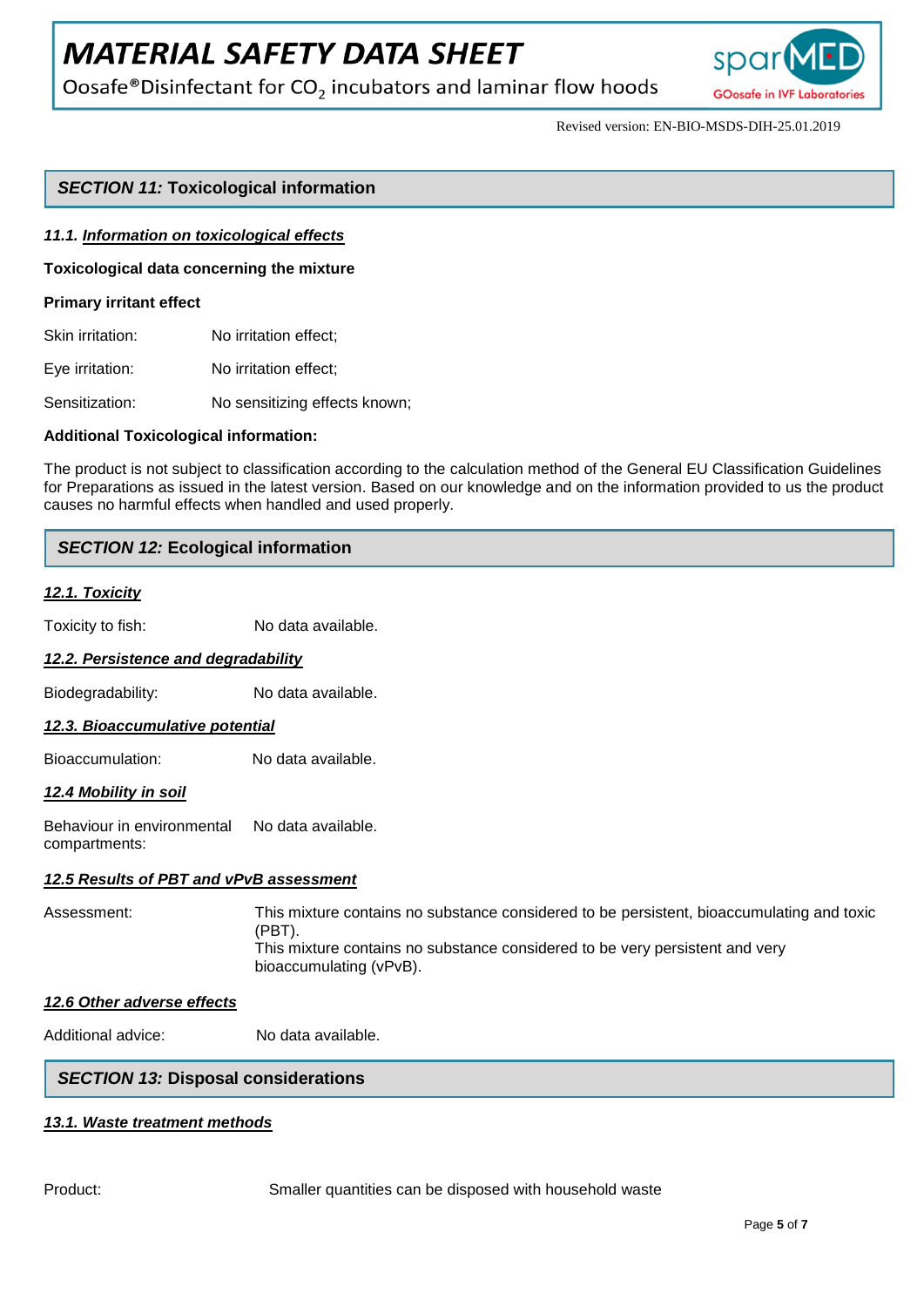Oosafe®Disinfectant for CO<sub>2</sub> incubators and laminar flow hoods



Revised version: EN-BIO-MSDS-DIH-25.01.2019

Contaminated packaging:

| P <sub>501</sub>               | Partially empty or empty container/packaging should be rinsed with water and can be<br>disposed of together with household waste or brought to a recycling collection point. |
|--------------------------------|------------------------------------------------------------------------------------------------------------------------------------------------------------------------------|
| Recommended cleaning<br>agent: | Water, if necessary with the addition of detergent                                                                                                                           |

# *SECTION 14:* **Transport information**

# **IATA/IMDG/ADR/RID/DOT/TDG**

# *14.1. UN number*

Not applicable.

### *14.2. Proper shipping name*

Not applicable.

### *14.3. Transport hazard class*

Not applicable.

### *14.4. Packing group*

Not applicable.

#### *14.5. Environmental hazards*

No.

# *14.6. Special precautions for the user*

None.

# *14.7. Transport in bulk according to Annex II of MARPOL 73/78 and the IBC Code*

Not applicable.

# *SECTION 15:* **Regulatory information**

# *15.1. Safety, health and environmental regulations/legislation specific for the substance or mixture*

This safety datasheet complies with the requirements of Regulation (EC) No. 1272/2008.

#### **National legislation**

No additional information available.

#### **Classification according to Industrial Safety and Health Regulation**

Oosafe® Disinfectant for CO<sup>2</sup> Incubators and Laminar Flow Hoods does not require classification in accordance with the regulation for GHS qualification.

# *15.2. Chemical safety assessment*

Not required.